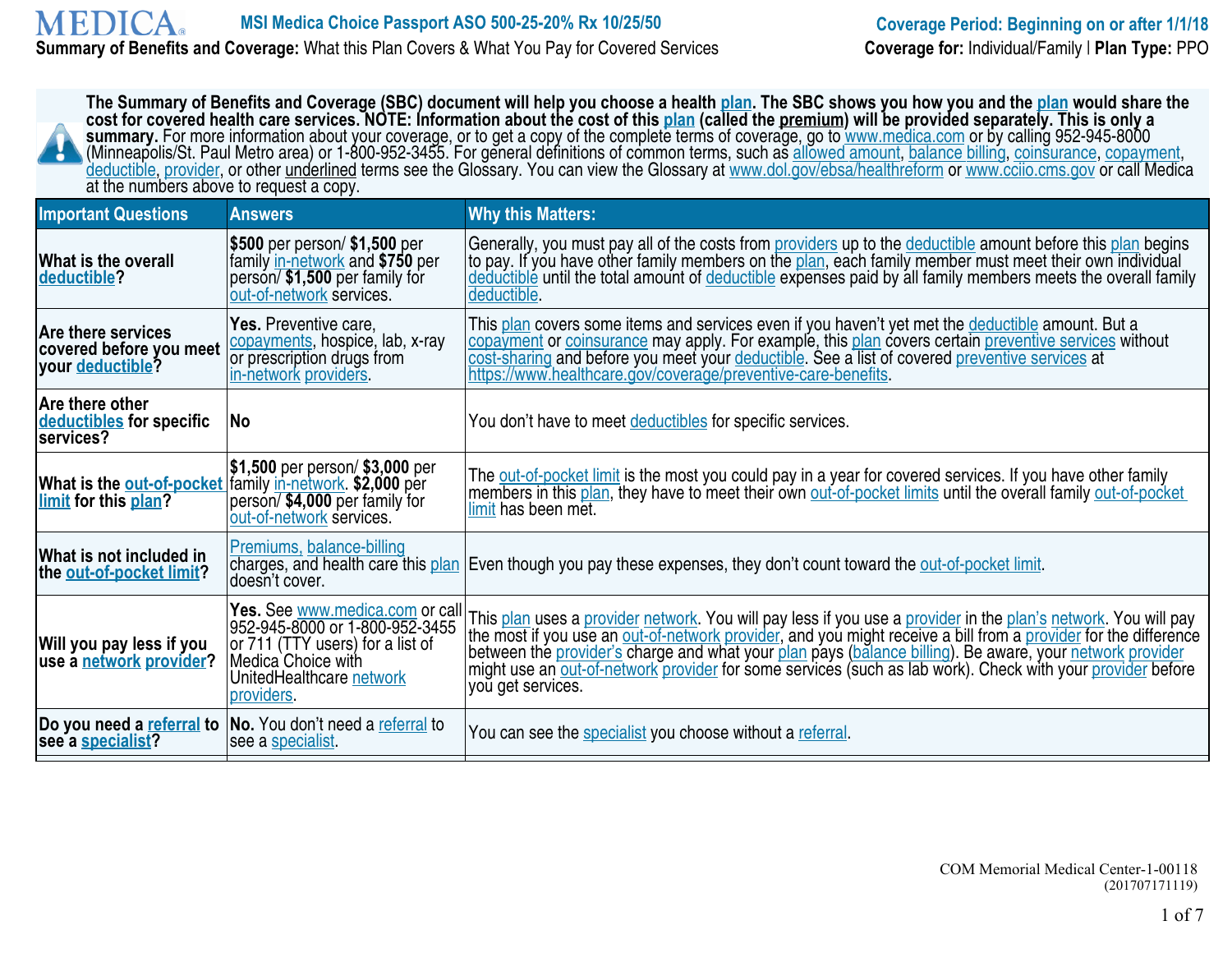Λ

| All coinsurance costs shown in this chart are after your deductible has been met, if a deductible applies. |                                                     |                                                                                                                                                                                                             |                                                          |                                                                                                                                                                                                                                       |
|------------------------------------------------------------------------------------------------------------|-----------------------------------------------------|-------------------------------------------------------------------------------------------------------------------------------------------------------------------------------------------------------------|----------------------------------------------------------|---------------------------------------------------------------------------------------------------------------------------------------------------------------------------------------------------------------------------------------|
|                                                                                                            | <b>Common Medical Event Services You May Need</b>   | <b>What You Will Pay</b><br><b>Network Provider</b><br>(You will pay the least)                                                                                                                             | <b>Out-of-network Provider</b><br>You will pay the most) | <b>Limitations, Exceptions &amp; Other</b><br><b>Important Information</b>                                                                                                                                                            |
| If you visit a health care<br>provider's office or                                                         | Primary care visit to treat an injury or<br>illness | Primary care: \$25 copay/<br>visit. Deductible does not<br>apply.<br>Chiropractic: \$25 copay/<br>visit. Deductible does not<br>apply.<br>Convenience: \$10 copay/<br>visit. Deductible does not<br>∣apply. | <b>Primary: 40% coinsurance</b>                          | <b>Chiropractic:</b> 40% coinsurance Limited to 15 visits per member, per year for<br><b>Convenience:</b> 40% coinsurance out-of-network chiropractic care.                                                                           |
| clinic                                                                                                     | <b>Specialist visit</b>                             | \$25 copay/ visit. Deductible<br>does not apply.                                                                                                                                                            | 40% coinsurance                                          | ---none---                                                                                                                                                                                                                            |
|                                                                                                            | Preventive care/ screening/<br>immunization         | No charge. Deductible does<br>not apply.                                                                                                                                                                    | 40% coinsurance                                          | You may have to pay for services that aren't<br>preventive. Ask your provider if the services<br>needed are preventive. Then check what<br>your plan will pay for. Routine physicals and<br>eye exams are not covered out-of-network. |
| If you have a test                                                                                         | Diagnostic test (x-ray, blood work)                 | Lab: No charge. Deductible<br>does not apply.<br>X-ray: No charge.<br>Deductible does not apply.                                                                                                            | Lab: 40% coinsurance<br>X-ray: 40% coinsurance           | ---none---                                                                                                                                                                                                                            |
|                                                                                                            | Imaging (CT/PET scans, MRIs)                        | 20% coinsurance                                                                                                                                                                                             | 40% coinsurance                                          | ---none---                                                                                                                                                                                                                            |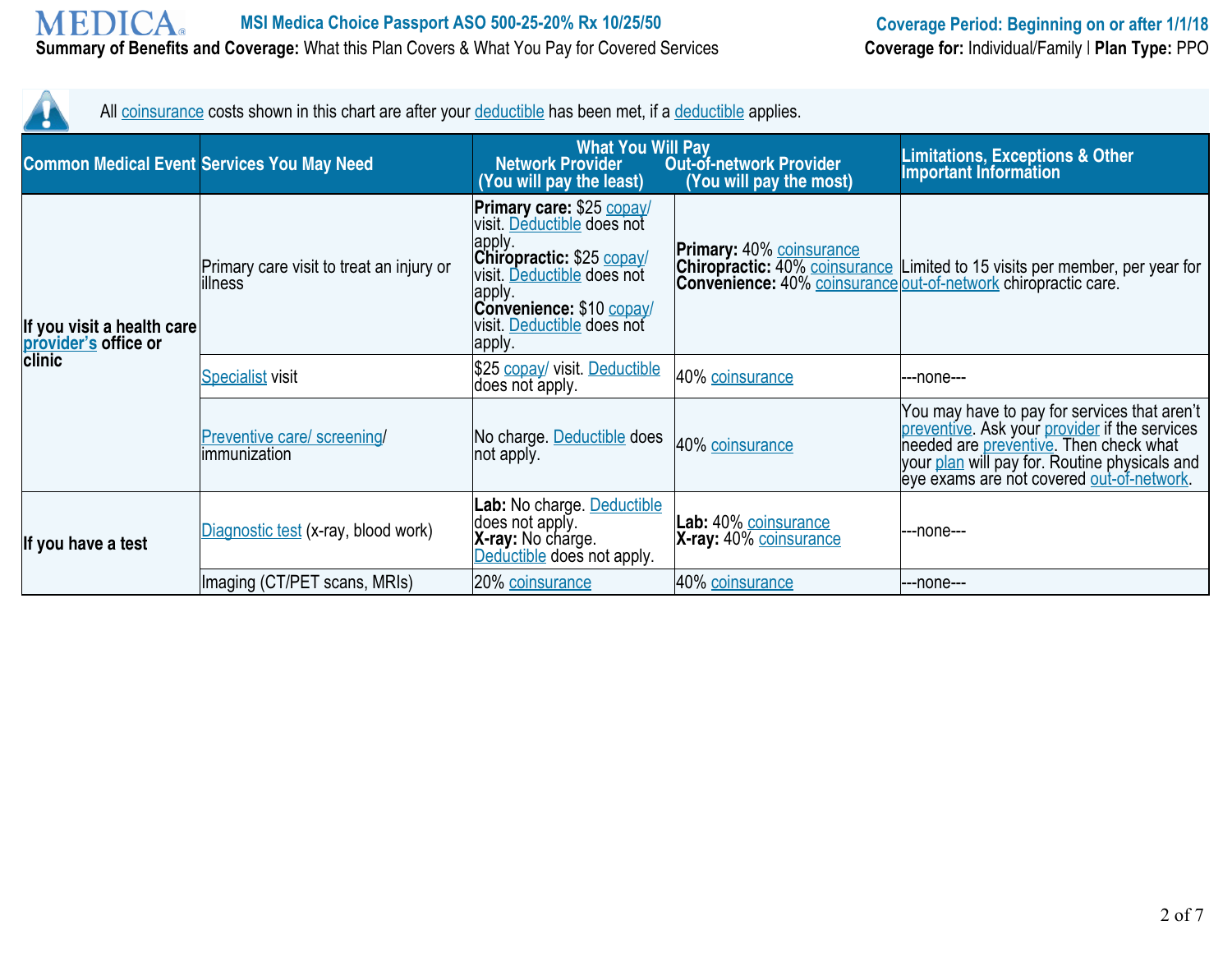# **MEDICA**

**Summary of Benefits and Coverage:** What this Plan Covers & What You Pay for Covered Services

| <b>Common Medical Event Services You May Need</b>                                          |                                                   | <b>What You Will Pay</b><br><b>Network Provider</b><br>(You will pay the least)                                                                    | <b>Out-of-network Provider</b><br>(You will pay the most) | <b>Limitations, Exceptions &amp; Other</b><br><b>Important Information</b>                                                  |
|--------------------------------------------------------------------------------------------|---------------------------------------------------|----------------------------------------------------------------------------------------------------------------------------------------------------|-----------------------------------------------------------|-----------------------------------------------------------------------------------------------------------------------------|
|                                                                                            | Generic drugs                                     | Retail: \$10/ prescription<br>Deductible does not apply.<br>Mail order: \$20/ prescription<br>Deductible does not apply.                           | 40% coinsurance                                           |                                                                                                                             |
| If you need drugs to<br>tréat your illness or<br>condition                                 | Preferred brand drugs                             | Retail: \$25/ prescription<br>Deductible does not apply.<br>Mail order: \$50/ prescription<br>Deductible does not apply.                           | 40% coinsurance                                           | Up to a 31-day supply/ retail or 93-day<br>supply/ mail order prescription. Mail order<br>drugs not covered out-of-network. |
| More information about<br>prescription drug<br>coverage is available at<br>www.medica.com. | Non-preferred brand drugs                         | Retail: \$50/ prescription<br>Deductible does not apply.<br>Mail order: \$100/<br>prescription<br>Deductible does not apply.                       | 40% coinsurance                                           |                                                                                                                             |
|                                                                                            | <b>Specialty drugs</b>                            | Preferred: \$25 copay/<br>prescription. Deductible does<br>not apply.<br>Non-Preferred: \$50 copay/<br>prescription. Deductible does<br>not apply. | Not covered                                               | Up to a 31-day supply per prescription<br>received from a designated specialty<br>pharmacy.                                 |
| If you have outpatient                                                                     | Facility fee (e.g., ambulatory surgery<br>center) | 20% coinsurance                                                                                                                                    | 40% coinsurance                                           | ---none---                                                                                                                  |
| surgery                                                                                    | Physician/surgeon fees                            | 20% coinsurance                                                                                                                                    | 40% coinsurance                                           | ---none---                                                                                                                  |
|                                                                                            | <b>Emergency room care</b>                        | 20% coinsurance                                                                                                                                    | Covered as an in-network<br>benefit.                      | ---none---                                                                                                                  |
| If you need immediate<br>medical attention                                                 | <b>Emergency medical transportation</b>           | 20% coinsurance                                                                                                                                    | Covered as an in-network<br>benefit.                      | ---none---                                                                                                                  |
|                                                                                            | <b>Urgent care</b>                                | \$25 copay/ visit. Deductible<br>does not apply.                                                                                                   | Covered as an in-network<br>benefit.                      | ---none---                                                                                                                  |
| If you have a hospital                                                                     | Facility fee (e.g., hospital room)                | 20% coinsurance                                                                                                                                    | 40% coinsurance                                           | --none---                                                                                                                   |
| <b>stay</b>                                                                                | Physician/surgeon fees                            | 20% coinsurance                                                                                                                                    | 40% coinsurance                                           | ---none---                                                                                                                  |
| If you need mental<br>health, behavioral<br>health, or substance                           | Outpatient services                               | \$25 copay/ visit. Deductible<br>does not apply.                                                                                                   | 40% coinsurance                                           | ---none---                                                                                                                  |
| abuse needs                                                                                | Inpatient services                                | 20% coinsurance                                                                                                                                    | 40% coinsurance                                           | ---none---                                                                                                                  |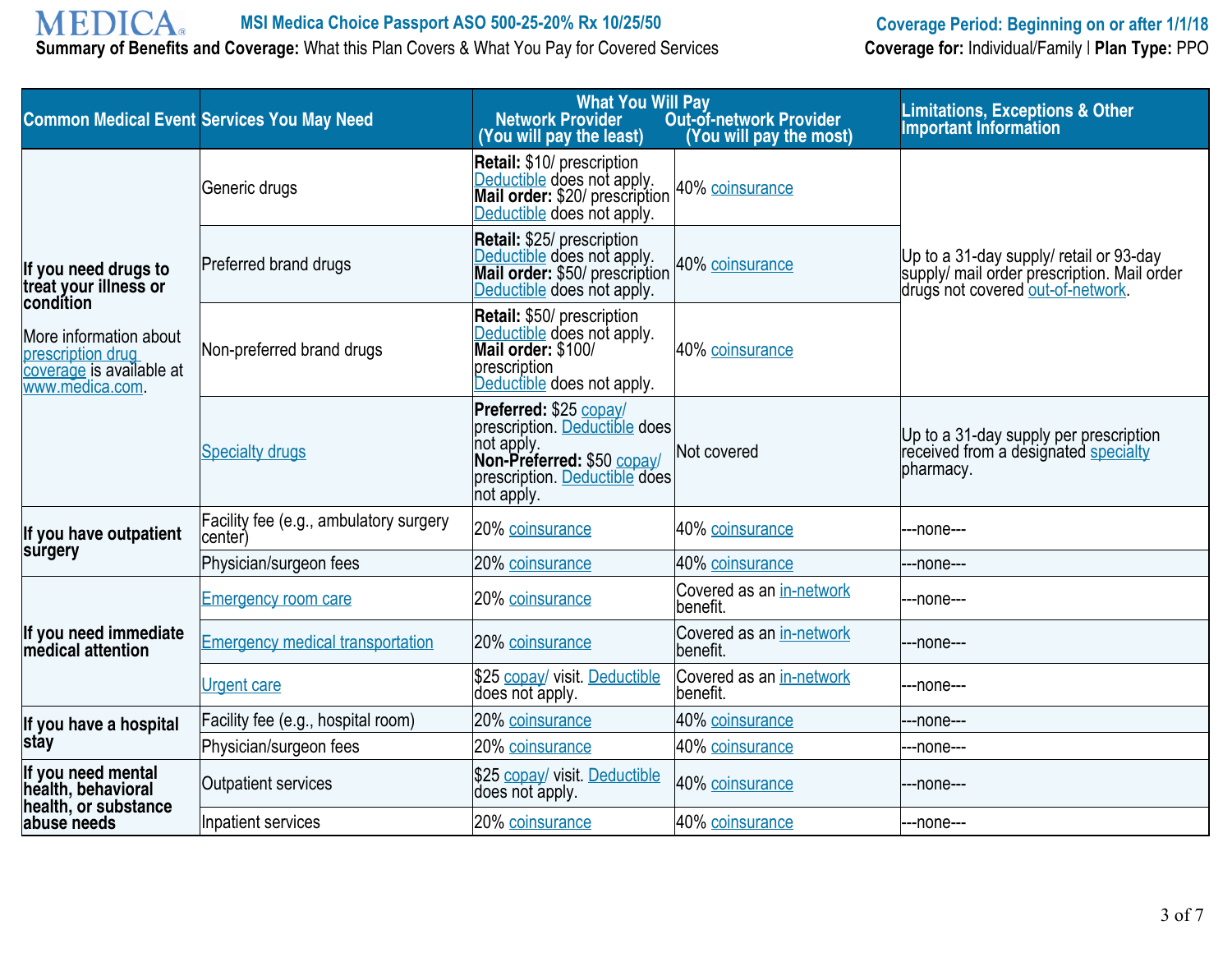# **MEDICA**

**Summary of Benefits and Coverage:** What this Plan Covers & What You Pay for Covered Services

# **MSI Medica Choice Passport ASO 500-25-20% Rx 10/25/50 Coverage Period: Beginning on or after 1/1/18**<br> **Coverage:** What this Plan Covers & What You Pay for Covered Services **Coverage for:** Individual/Family | Plan Type:

| <b>Common Medical Event Services You May Need</b>                       |                                                           | <b>What You Will Pay</b><br><b>Network Provider</b><br>(You will pay the least) | <b>Out-of-network Provider</b><br>(You will pay the most) | <b>Limitations, Exceptions &amp; Other</b><br><b>Important Information</b>                                                                                                                 |
|-------------------------------------------------------------------------|-----------------------------------------------------------|---------------------------------------------------------------------------------|-----------------------------------------------------------|--------------------------------------------------------------------------------------------------------------------------------------------------------------------------------------------|
| If you are pregnant                                                     | <b>Office visits</b>                                      | No charge. Deductible does<br>not apply.                                        | 40% coinsurance                                           | Maternity care may include tests and<br>services described elsewhere in the SBC<br>(i.e. ultrasound.)                                                                                      |
|                                                                         | Childbirth/delivery professional services 20% coinsurance |                                                                                 | 40% coinsurance                                           | ---none---                                                                                                                                                                                 |
|                                                                         | Childbirth/delivery facility services                     | 20% coinsurance                                                                 | 40% coinsurance                                           | ---none---                                                                                                                                                                                 |
|                                                                         | Home health care                                          | 20% coinsurance                                                                 | 40% coinsurance                                           | Limited to 40 visits per member per year in<br>and out-of-network combined.                                                                                                                |
|                                                                         | <b>Rehabilitation services</b>                            | \$25 copay/ visit. Deductible<br>does not apply.                                | 40% coinsurance                                           | Physical and occupational therapy combined<br>limited to 20 visits out-of-network per<br>member per year. Out-of-network speech<br>therapy is limited to 20 visits per member per<br>year. |
| If you need help<br>recovering or have<br>other special health<br>needs | <b>Habilitation services</b>                              | \$25 copay/ visit. Deductible<br>does not apply.                                | 40% coinsurance                                           | Physical and occupational therapy combined<br>limited to 20 visits out-of-network per<br>member per year. Out-of-network speech<br>therapy is limited to 20 visits per member per<br>year. |
|                                                                         | <b>Skilled nursing care</b>                               | 20% coinsurance                                                                 | 40% coinsurance                                           | 120 day limit combined in and out-of-network<br>per member per year.                                                                                                                       |
|                                                                         | Durable medical equipment                                 | 20% coinsurance                                                                 | 40% coinsurance                                           | ---none---                                                                                                                                                                                 |
|                                                                         | <b>Hospice services</b>                                   | No charge. Deductible does<br>not apply.                                        | 40% coinsurance                                           | ---none---                                                                                                                                                                                 |
|                                                                         | Children's eye exam                                       | No charge. Deductible does<br>not apply.                                        | Not covered                                               | ---none---                                                                                                                                                                                 |
| If your child needs<br>dental or eye care                               | Children's glasses                                        | Not covered                                                                     | Not covered                                               | Glasses are not covered by the plan.                                                                                                                                                       |
|                                                                         | Children's dental check-up                                | Not covered                                                                     | Not covered                                               | Dental check-ups are not covered by the<br>plan.                                                                                                                                           |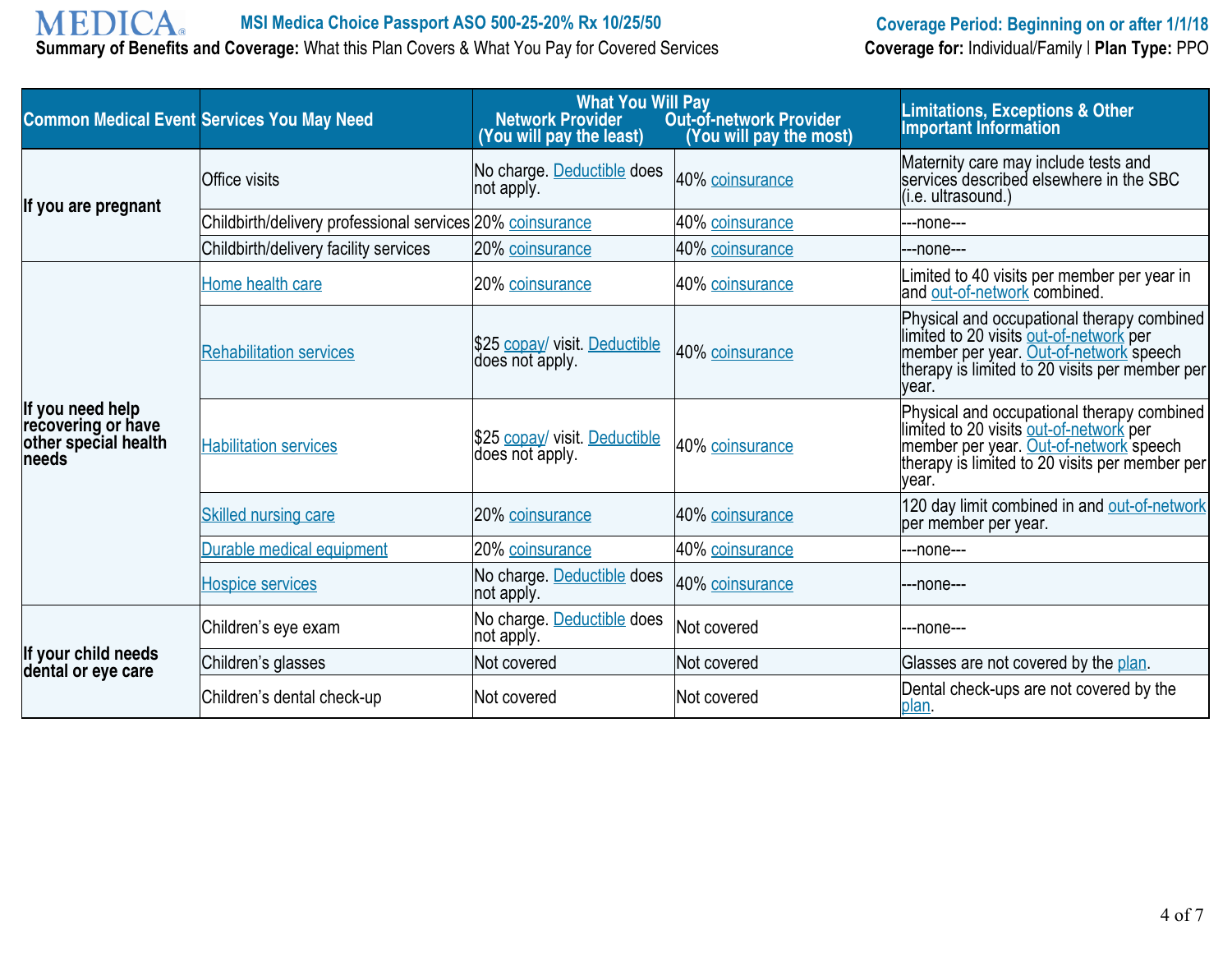## **Excluded Services & Other Covered Services:**

| Routine foot care except for specified conditions<br>Hearing aids except for members 18 years of<br>age and younger for hearing loss that is not<br>• Weight Loss programs<br>correctable by other covered procedures;<br>coverage is limited to one hearing aid per ear |
|--------------------------------------------------------------------------------------------------------------------------------------------------------------------------------------------------------------------------------------------------------------------------|
|                                                                                                                                                                                                                                                                          |

#### **Other Covered Services (Limitations may apply to these services. This isn't a complete list. Please see your plan document.)**

- Non-emergency care when traveling outside the  $\bullet$ U.S.
- Routine eye care (Adult)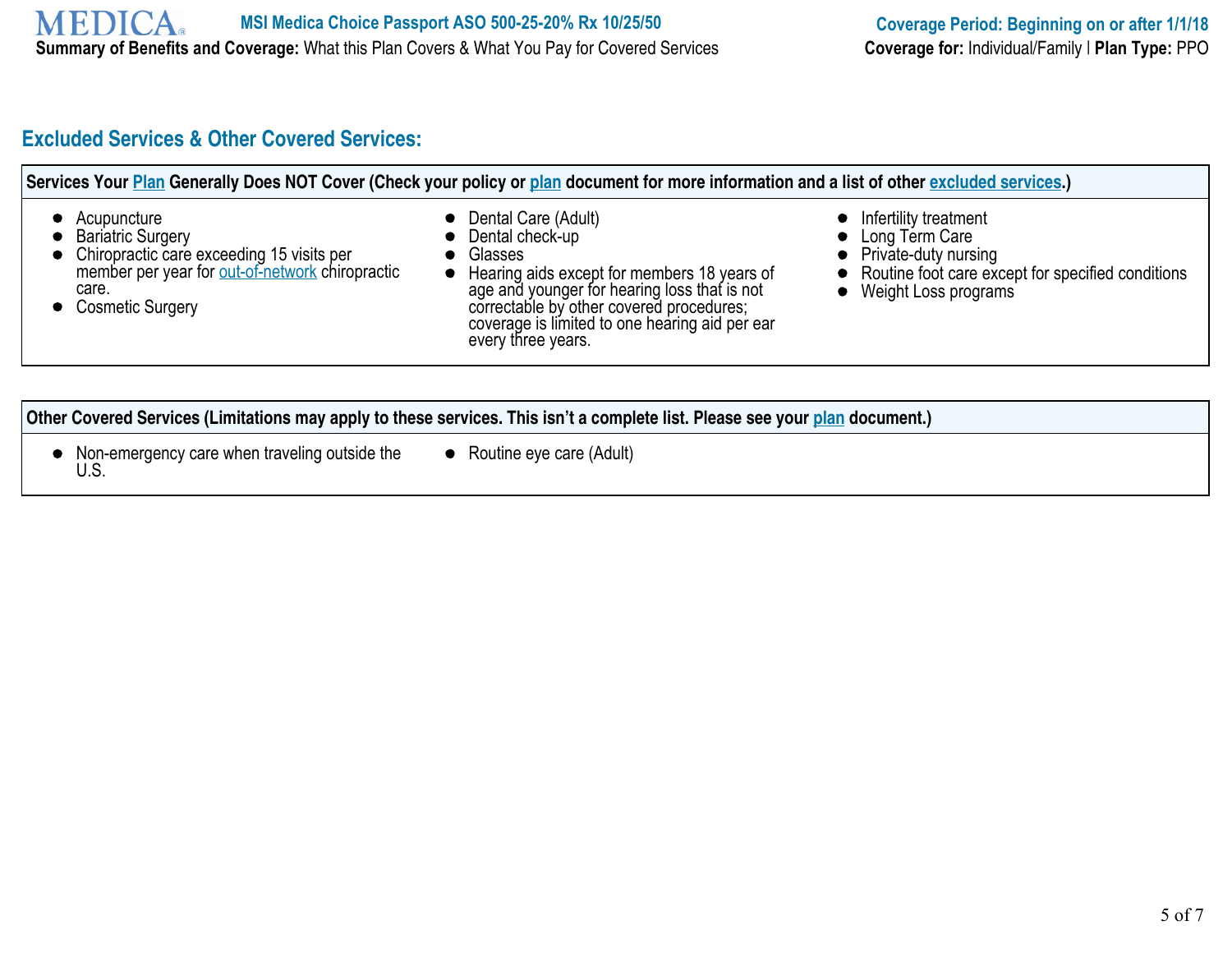#### **Your Rights to Continue Coverage:**

There are agencies that can help if you want to continue your coverage after it ends. The contact information for those agencies is: Department of Labor's Employee Benefits Security Administration at 1-866-444-EBSA (3272) or www.dol.gov/ebsa/healthreform. Other coverage options may be available to you too, including buying individual insurance coverage through the Health Insurance <u>Marketplace</u>. For more information about the <u>Marketplace</u>, visit www.HealthCare.gov or call 1-800-318-2596.

#### **Your Grievance and Appeals Rights:**

There are agencies that can help if you have a complaint against your <u>plan</u> for a denial of a <u>claim</u>. This complaint is called a <u>grievance</u> or <u>appeal</u>. For more information about your rights, look at the explanation of benefits you will receive for that medical <u>claim</u>. Your <u>plan</u> documents also provide complete information to submit a <u>claim, appeal,</u> or a grievance for any reason to your <u>plan</u>. For more information about your rights, this notice, or assistance, contact your <u>plan</u> administrator or you may contact Medica at 1-800-952-3455. You may also contact the Department of Labor's Employee Benefits Security Administration at 1-866-444-EBSA (3272) or <u>www.dol.gov/ebsa/healthreform</u>.

### **Does this Coverage Provide Minimum Essential Coverage? Yes**

If you don't have Minimum Essential Coverage for a month, you'll have to make a payment when you file your tax return unless you qualify for an exemption from the requirement that you have health coverage for that month.

## **Does this Coverage Meet the Minimum Value Standard? Yes**

If your plan doesn't meet the Minimum Value Standards, you may be eligible for a premium tax credit to help you pay for a plan through the Marketplace.

For assistance, call the number included in this document or on the back of your ID card.

Dine k'ehji shich'i' hadoodzih ninizingo, beesh bee hane'e binumber naaltsoos bikaahigii bich'i' hodiilnih ei doodaii bee neehozin biniiye nanitinigii bine'dee bikaa doo aldo'.

#### 若需要中文协助,请拨打本文件内或您会员卡背面的电话号码。

Para sa tulong sa Tagalog, tawagan ang numerong kabilang sa dokumentong ito o sa likod ng iyong ID card.

Para obtener asistencia en español, llame al número de teléfono que se incluye en este documento o al dorso de su tarjeta de identificación.

 *---------------------- To see examples of how this plan might cover costs for a sample medical situation, see the next section. ----------------------*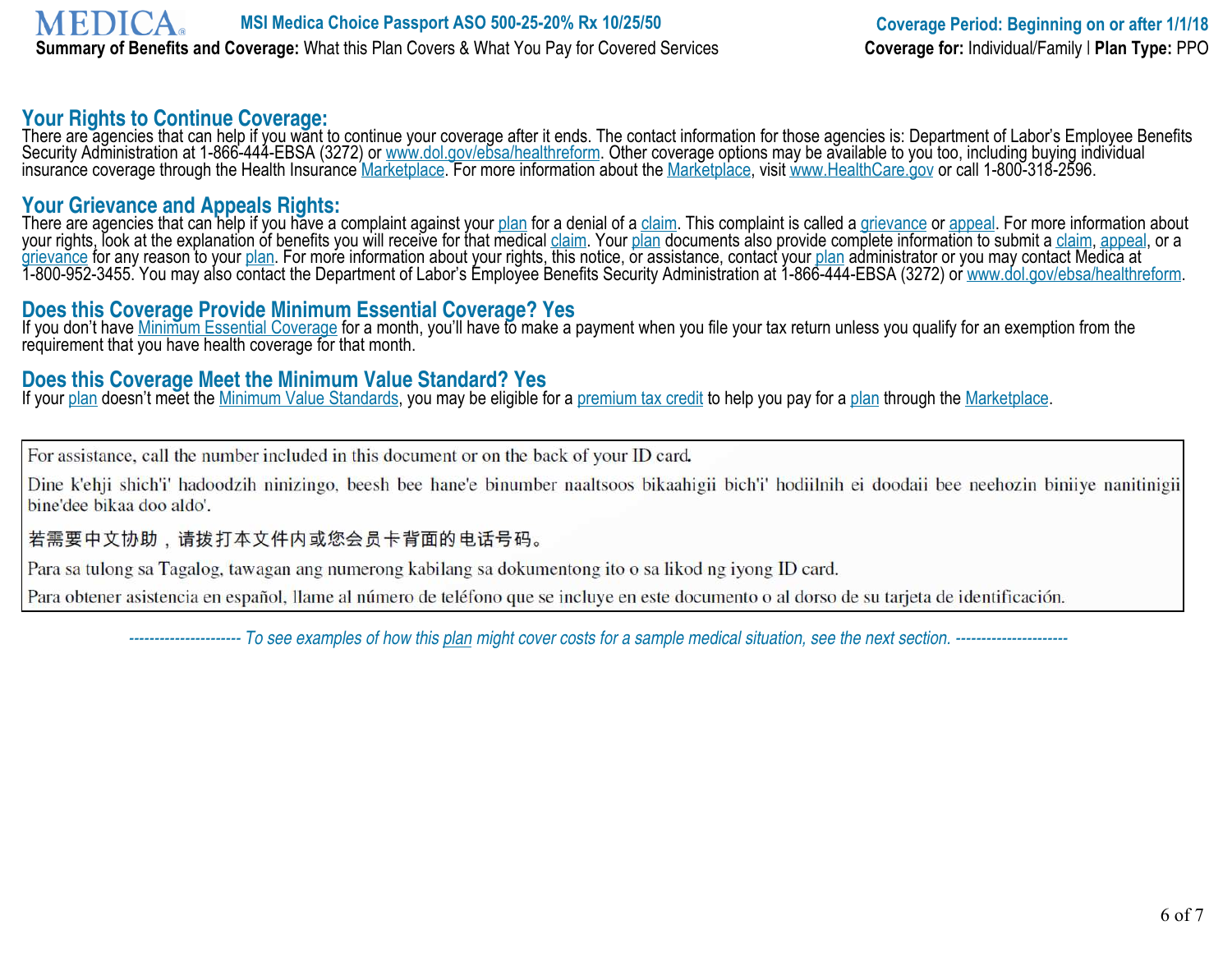## **About these Coverage Examples:**



This is not a cost estimator. Treatments shown are just examples of how this plan might cover medical care. Your actual costs will be different depending on the actual care you receive, the prices your <u>providers</u> charge, and many other factors. Focus on the <u>cost sharing amounts</u> (deductibles, copayments and <u>coinsurance</u>) and <u>excluded services</u> under the <u>plan</u>. Use this information to compare the portion of costs you might pay under different health <u>plans</u>. Please note these coverage examples are based on self-only coverage.

#### **Peg is Having a Baby** (9 months of in-network pre-natal care and a hospital delivery) **The plan's overall deductible:** \$500 **Specialist copayment:** \$25 **Managing Joe's type 2 Diabetes** (a year of routine in-network care of a well-controlled condition) **The plan's overall deductible:** \$500 **Mia's Simple fracture** (in-network emergency room visit and follow up care)

- 
- **Hospital (facility) coinsurance:** 20%
- **Other coinsurance:** 20%

#### **This EXAMPLE event includes services like:**

Specialist office visits (*prenatal care*) Childbirth/Delivery Professional Services Childbirth/Delivery Facility Services Diagnostic tests (*ultrasounds and blood work*) Specialist visit (*anesthesia*)

 **Total Example Cost \$12,800** 

#### **In this example, Peg would pay:**

| <b>Cost Sharing</b>        |         |  |
|----------------------------|---------|--|
| <b>Deductibles</b>         | \$500   |  |
| <b>Copayments</b>          | \$0     |  |
| Coinsurance                | \$1,000 |  |
| What isn't covered         |         |  |
| Limits or exclusions       | \$60    |  |
| The total Peg would pay is | \$1,560 |  |

- **Specialist copayment:** \$25
- **Hospital (facility) coinsurance:** 20%
- **Other coinsurance:** 20%

**This EXAMPLE event includes services like:**  Primary care physician office visits (*including disease education*) Diagnostic tests (*blood work*) Prescription drugs Durable medical equipment (*glucose meter*)

| <b>Total Example Cost</b><br>\$7,400 |
|--------------------------------------|
|--------------------------------------|

#### **In this example, Joe would pay:**

| <b>Cost Sharing</b>        |         |  |
|----------------------------|---------|--|
| <b>Deductibles</b>         | \$500   |  |
| <b>Copayments</b>          | \$700   |  |
| <b>Coinsurance</b>         | \$300   |  |
| What isn't covered         |         |  |
| Limits or exclusions       | \$0     |  |
| The total Joe would pay is | \$1,500 |  |

- **The plan's overall deductible:** \$500
- **Specialist copayment:** \$25
- **Hospital (facility) coinsurance:** 20%
- **Other coinsurance:** 20%

#### **This EXAMPLE event includes services like:**

Emergency room care (*including medical supplies*) Diagnostic test (*x-ray*) Durable medical equipment (*crutches*) Rehabilitation services (*physical therapy*)

| Total Example Cost | \$1,900 |
|--------------------|---------|
|--------------------|---------|

#### **In this example, Mia would pay:**

| <b>Cost Sharing</b>        |              |  |
|----------------------------|--------------|--|
| <b>Deductibles</b>         | \$500        |  |
| Copayments                 | \$100        |  |
| Coinsurance                | \$200        |  |
| What isn't covered         |              |  |
| Limits or exclusions       | \$0          |  |
| The total Mia would pay is | <b>\$800</b> |  |

This plan is a self-funded group health plan administered by Medica Self Insured. The plan would be responsible for the other costs of these EXAMPLE covered services.